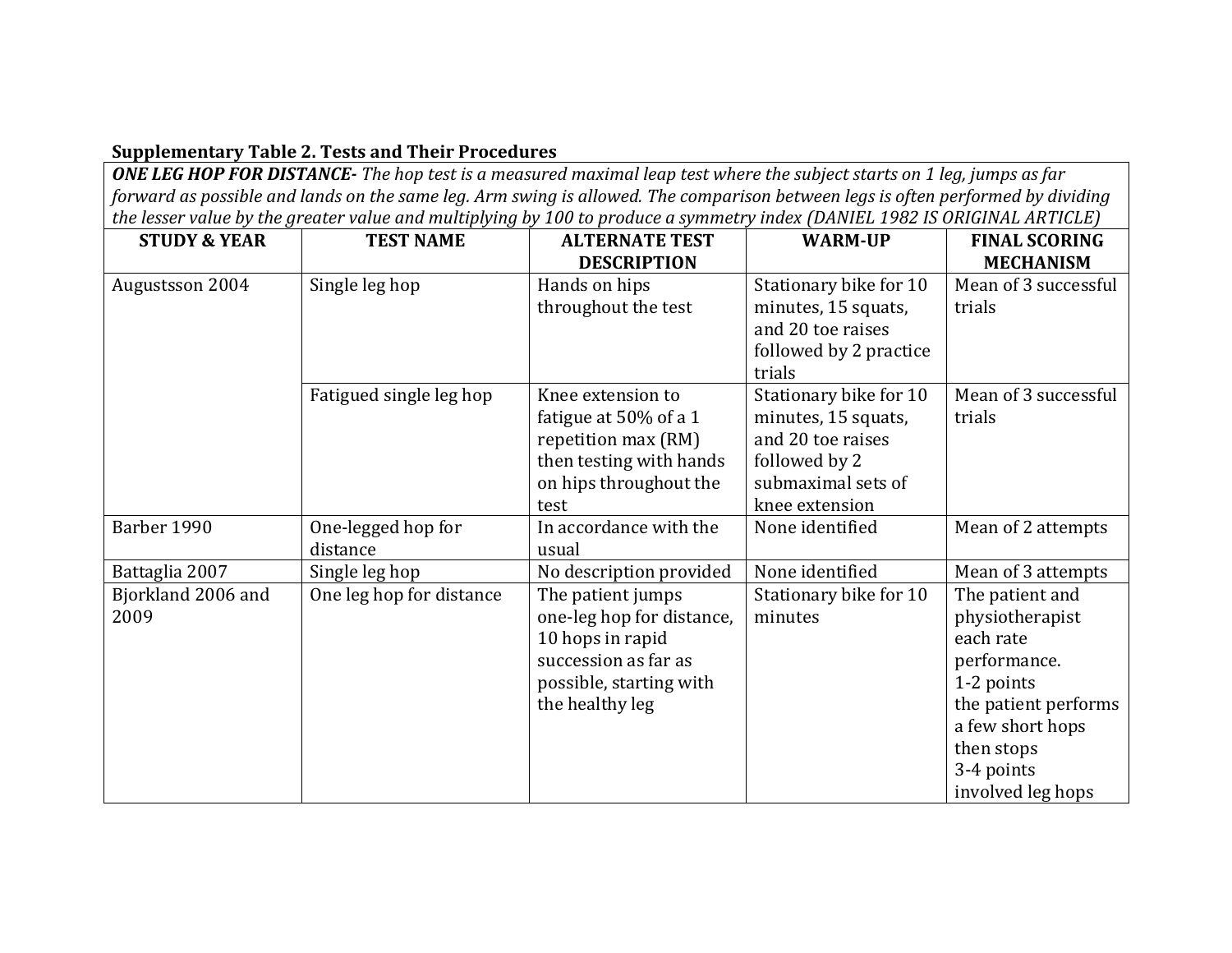|               |                         |                        |                     | 25% of the           |
|---------------|-------------------------|------------------------|---------------------|----------------------|
|               |                         |                        |                     | uninvolved leg       |
|               |                         |                        |                     | 5-6 points           |
|               |                         |                        |                     | involved leg hops    |
|               |                         |                        |                     | 50% of the           |
|               |                         |                        |                     | uninvolved leg       |
|               |                         |                        |                     | 7-8 points           |
|               |                         |                        |                     | involved leg hops    |
|               |                         |                        |                     | 75% of the           |
|               |                         |                        |                     | uninvolved leg       |
|               |                         |                        |                     | 9-10 points          |
|               |                         |                        |                     | hopping is the same  |
|               |                         |                        |                     | distance bilaterally |
|               |                         |                        |                     | with equal           |
|               |                         |                        |                     | springiness and      |
|               |                         |                        |                     | rhythm               |
| Brosky 1999   | Single hop              | Must hold the landing  | 1 sub-maximal trial | Mean of 3 trials     |
|               |                         | for 2 seconds          |                     |                      |
| Carter 1997   | Single hop              | In accordance with the | None permitted      | Best of 3 attempts   |
|               |                         | usual                  |                     |                      |
| Crossley 2007 | Hop for distance        | In accordance with the | Unspecified sub-    | Best of 3 attempts   |
|               |                         | usual                  | maximal warm-up     |                      |
| Eastlack 1999 | Single hop              | Not described          | Followed isokinetic | Injured limb/non-    |
|               |                         |                        | strength testing    | injured limb x 100   |
|               | Triple hop              | Not described          | Followed isokinetic | Injured limb/non-    |
|               |                         |                        | strength testing    | injured limb x 100   |
| Gauffin 1990  | One-leg long hop        | Arms behind the back   | None described      | Best of 3 attempts   |
| Grindem 2011  | Single hop for distance | In accordance with the | 1 practice trial    | Mean of 2 attempts   |
|               |                         | usual                  |                     |                      |
|               | Triple hop for distance | 3 hops on same leg     | 1 practice trial    | Mean of 2 attempts   |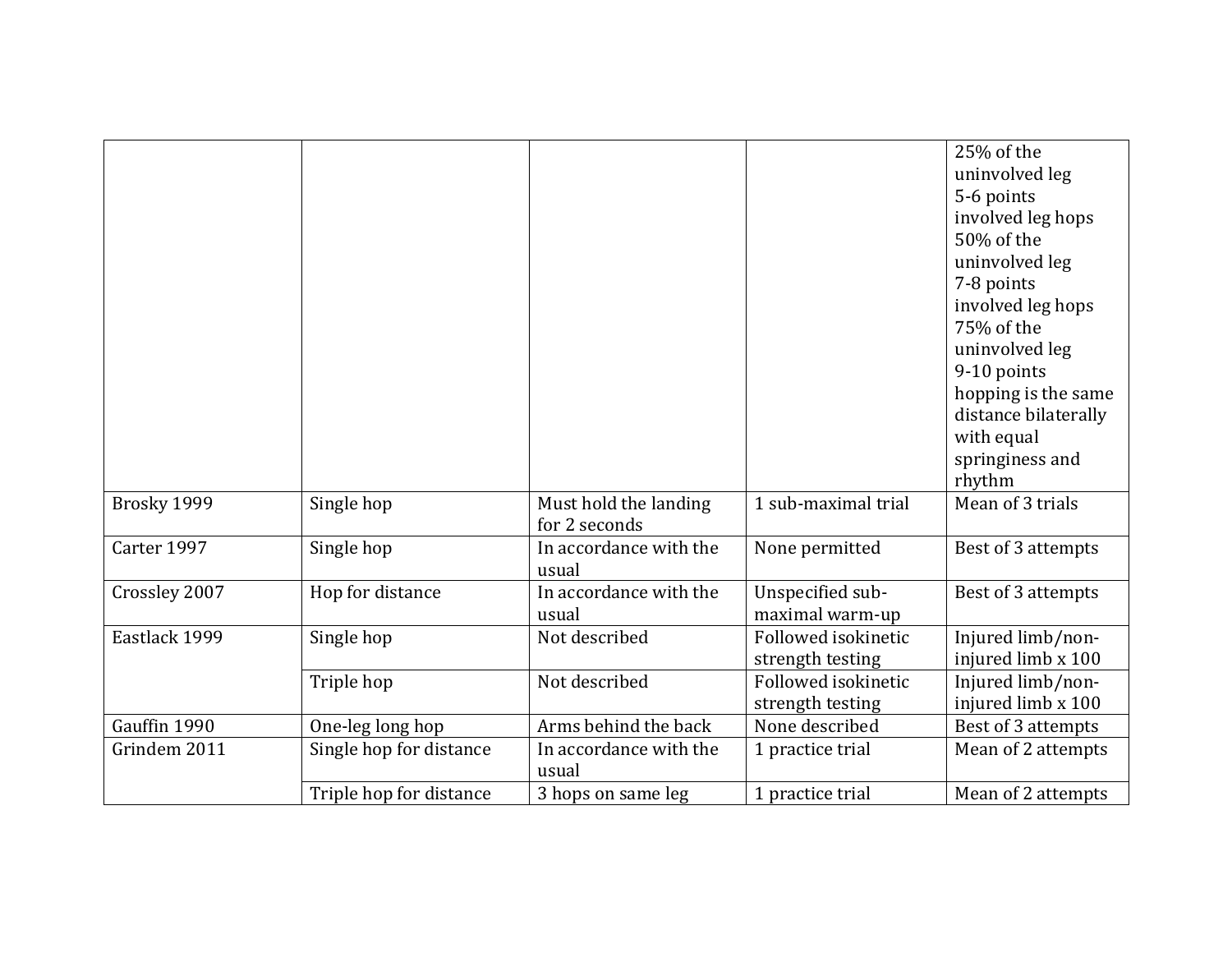| <b>Holm 2004</b>  | 1-leg hop                   | Not described                                                                                                                        | None described                                                                 | Mean of 2 attempts                     |
|-------------------|-----------------------------|--------------------------------------------------------------------------------------------------------------------------------------|--------------------------------------------------------------------------------|----------------------------------------|
| <b>Hurd 2008</b>  | Single leg hop for distance | Not described                                                                                                                        | 2 practice trials                                                              | Mean of 2 attempts                     |
|                   | Triple hop for distance     | Not described                                                                                                                        | 2 practice trials                                                              | Mean of 2 attempts                     |
| Jerre 2001        | 1-leg hop test              | Not described                                                                                                                        | None described                                                                 | Lesser<br>value/greater value<br>x 100 |
| Koutras 2009      | Single jump                 | Arms behind back                                                                                                                     | None described                                                                 | Best of 3 attempts                     |
| Logerstedt 2012   | Single hop for distance     | Landing must be<br>controlled and if not, the<br>tests is to be repeated                                                             | None described                                                                 | Mean of 2 attempts                     |
|                   | Triple hop for distance     | 3 hops on same leg<br>Landing must be<br>controlled and if not, the<br>tests is to be repeated                                       | None described                                                                 | Mean of 2 attempts                     |
| <b>Myer 2011</b>  | Single hop                  | Start in a crouched<br>position on 1 leg, use of<br>arm swing, must hold<br>landing for 1 second                                     | Practice trials until<br>proper technique was<br>achieved (usually 1<br>trial) | Best of 2 trials.                      |
|                   | Triple hop                  | Start in a crouched<br>position on 1 leg, use of<br>arm swing, leap 3 times<br>on the same leg, must<br>hold landing for 1<br>second | Practice trials until<br>proper technique was<br>achieved (usually 1<br>trial) | Best of 2 trials                       |
| <b>Noyes 1991</b> | Single hop                  | In accordance with the<br>usual                                                                                                      | None described                                                                 | Mean of 2 trials                       |
|                   | Triple hop                  | 3 hops on the same leg                                                                                                               | None described                                                                 | Mean of 2 trials                       |
| Ostenberg 1998    | One leg hop for distance    | Hands behind back. Must<br>control the landing                                                                                       | Sub-maximal effort on<br>a lower extremity<br>ergometer for 5                  | Best of 3 trials                       |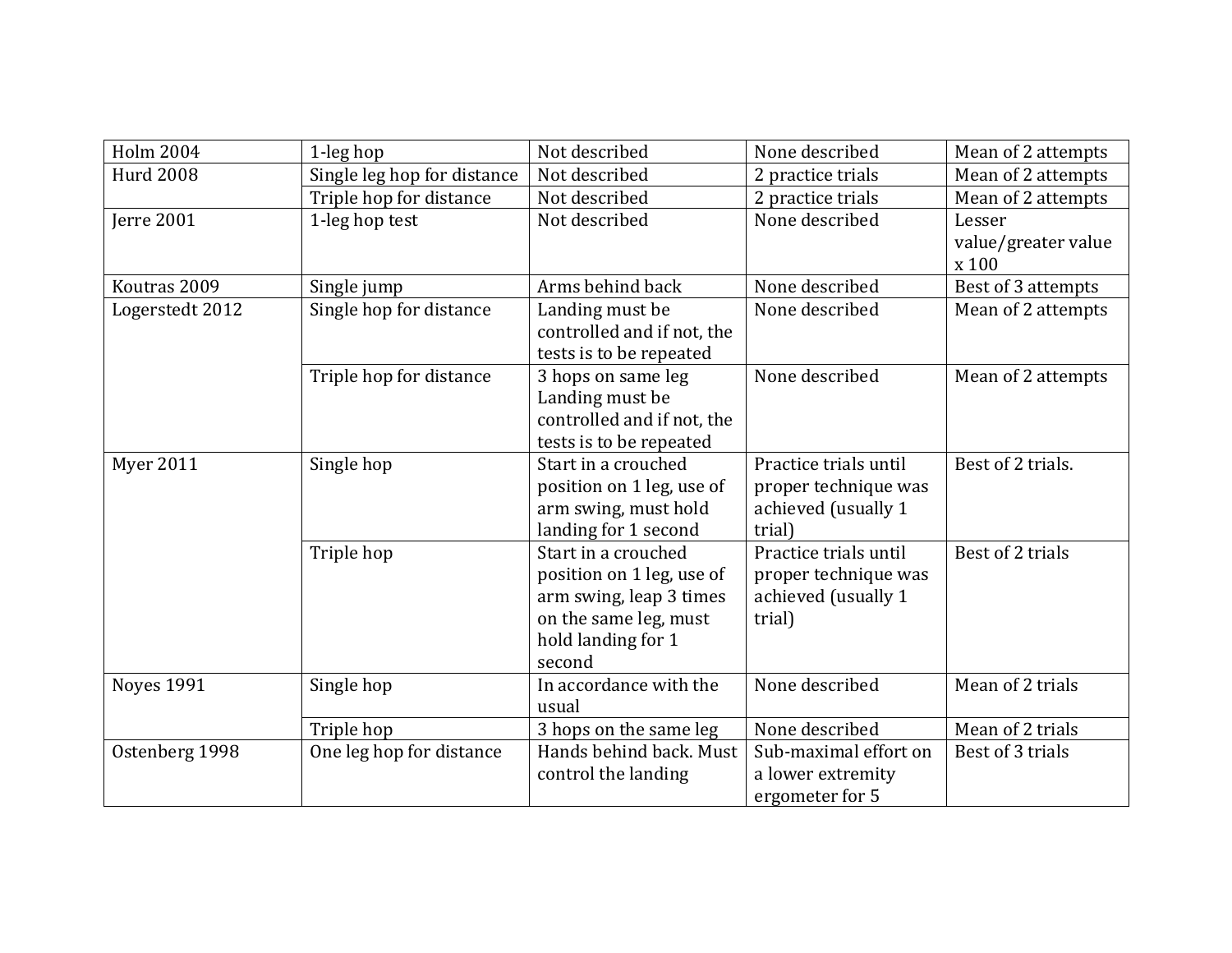|                                                                                                                                                                            |                                                                                                                              |                                                                                                                                            | minutes                                                                                                                         |                                |
|----------------------------------------------------------------------------------------------------------------------------------------------------------------------------|------------------------------------------------------------------------------------------------------------------------------|--------------------------------------------------------------------------------------------------------------------------------------------|---------------------------------------------------------------------------------------------------------------------------------|--------------------------------|
| Ross 2002 and 2010                                                                                                                                                         | Single leg hop for distance                                                                                                  | Start with toe behind the<br>baseline and measure<br>distance to the heel                                                                  | Stationary bike for 5<br>minutes followed by<br>quadriceps, hamstring,<br>and calf muscle<br>stretching and 1<br>practice trial | Mean of 3 trials               |
| Svensson 2006                                                                                                                                                              | Single leg hop                                                                                                               | Not described                                                                                                                              | None described                                                                                                                  | Not stated                     |
| Tegner 1986                                                                                                                                                                | One-leg hop                                                                                                                  | Hands behind back                                                                                                                          | Stationary bike for 10<br>minutes                                                                                               | Best of 3 trials               |
| Vandermeulen 2001                                                                                                                                                          | Forward hop                                                                                                                  | Tested barefoot with the<br>most posterior part of<br>the foot in front of the<br>starting line. Must<br>maintain balance for 5<br>seconds | Maximum of 3<br>progressively longer<br>hops                                                                                    | Mean of 3 successful<br>trials |
| <b>Wilk 1994</b>                                                                                                                                                           | Single leg hop for distance                                                                                                  | Start with toe behind the<br>baseline and measure<br>distance to the heel                                                                  | None described                                                                                                                  | Mean of 3 trials               |
| Witvrouw 2002                                                                                                                                                              | Triple jump                                                                                                                  | Hop 3 times on 1 leg and<br>provide a pain score                                                                                           | None described                                                                                                                  | Not stated                     |
| Zouita 2009                                                                                                                                                                | Single hop                                                                                                                   | Arm swing allowed                                                                                                                          | <b>Unspecified 5 minute</b><br>warm up                                                                                          | Best of 3 trials               |
|                                                                                                                                                                            | SIX METER TIMED HOP- The 6-meter timed hop test measures the time it takes for a subject to traverse 6 meters hopping on one |                                                                                                                                            |                                                                                                                                 |                                |
| leg. The comparison between legs is often performed by dividing the lesser value by the greater value and multiplying by 100 to<br>produce a symmetry index. (BARBER 1990) |                                                                                                                              |                                                                                                                                            |                                                                                                                                 |                                |
| Barber 1990                                                                                                                                                                | One-legged timed hop                                                                                                         | In accordance with the<br>usual                                                                                                            | None described                                                                                                                  | Mean of 2 trials               |
| Brosky 1999                                                                                                                                                                | Single leg timed hop                                                                                                         | In accordance with the<br>usual                                                                                                            | 1 sub-maximal trial                                                                                                             | Mean of 3 trials               |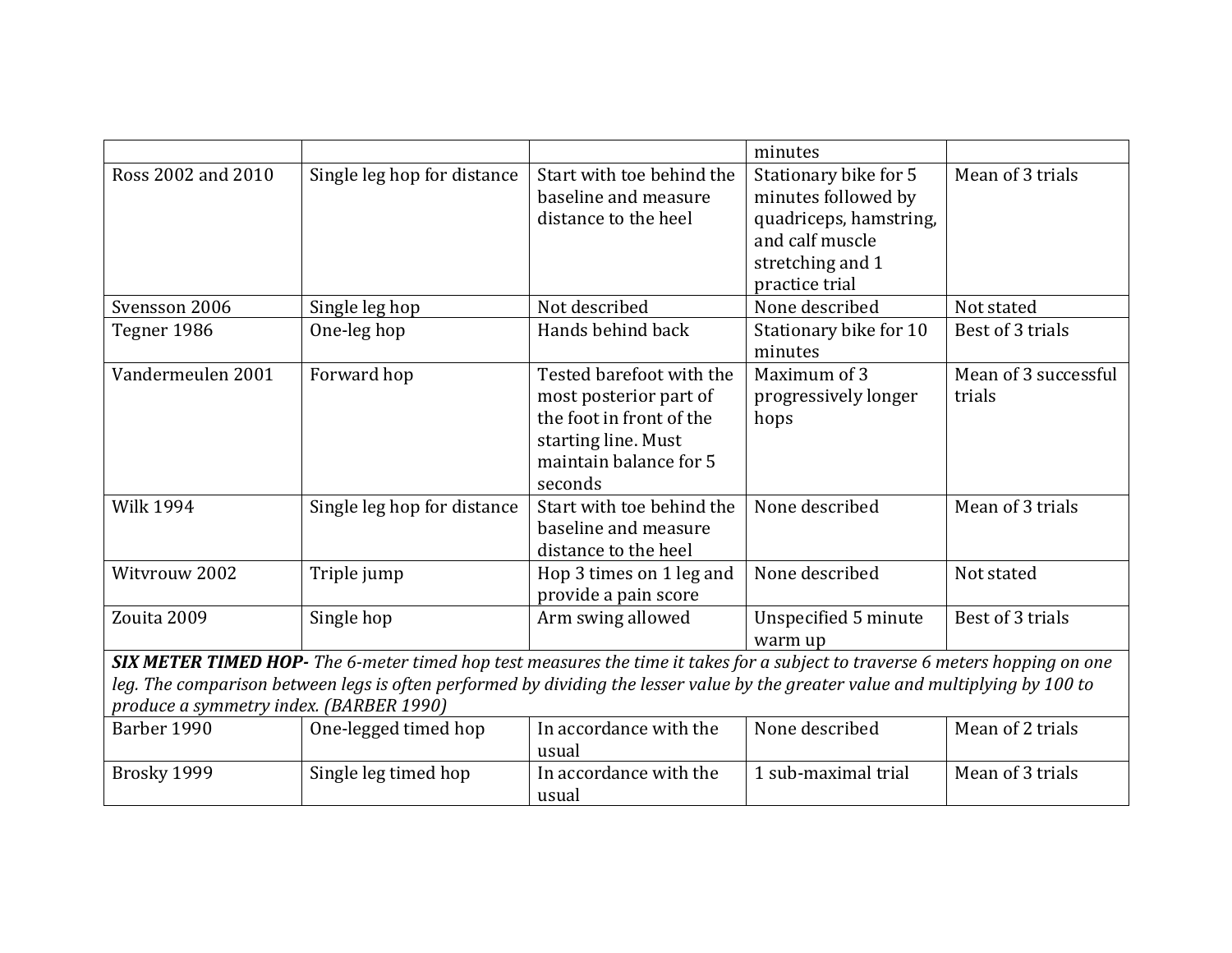| Crossley 2007     | 6-meter hop          | In accordance with the<br>usual | None identified                         | Best of 3 trials                        |
|-------------------|----------------------|---------------------------------|-----------------------------------------|-----------------------------------------|
| Eastlack 1999     | Timed hop            | Not described                   | Followed isokinetic<br>strength testing | Injured limb/non-<br>injured limb x 100 |
| Grindem 2011      | 6-meter timed hop    | In accordance with the<br>usual | 1 practice trial                        | Mean of 2 attempts                      |
| <b>Hurd 2008</b>  | 6-meter timed hop    | Not described                   | 2 practice trials                       | Mean of 2 trials                        |
| Logerstedt 2012   | 6-meter timed hop    | In accordance with the<br>usual | None described                          | Mean of 2 attempts                      |
| <b>Noves 1991</b> | Timed hop            | In accordance with the<br>usual | None described                          | Mean of 2 trials                        |
| Skaara 2013       | 6-meter timed hop    | Not described                   | 1 practice trial                        | Mean of 2 trials                        |
| <b>Wilk 1994</b>  | Single leg timed hop | In accordance with the<br>usual | None described                          | Mean of 3 trials                        |

*CROSSOVER HOP FOR DISTANCE- The crossover hop test is a measured maximal leap test. The subject must hop back and forth across a 15 cm wide, 6 meter long tape 3 times. The comparison between legs is often performed by dividing the lesser value by the greater value and multiplying by 100 to produce a symmetry index. (NOYES 1991 IS THE ORIGINAL ARTICLE)*

| Bjorkland 2006 and | Crossover hop | The patient jumps as     | Stationary bike for 10 | The patient and      |
|--------------------|---------------|--------------------------|------------------------|----------------------|
| 2009               |               | wide and long as         | minutes                | physiotherapist      |
|                    |               | possible in rapid        |                        | each rate            |
|                    |               | succession on a track of |                        | performance.         |
|                    |               | 8m at a width of 30cm    |                        | 1-2 points           |
|                    |               | and 60 cm                |                        | the subject stops    |
|                    |               |                          |                        | after a few attempts |
|                    |               |                          |                        | to hop               |
|                    |               |                          |                        | 3-4 points           |
|                    |               |                          |                        | 25% of the length of |
|                    |               |                          |                        | the uninvolved leg   |
|                    |               |                          |                        | or stops after 50%   |
|                    |               |                          |                        | of the distance      |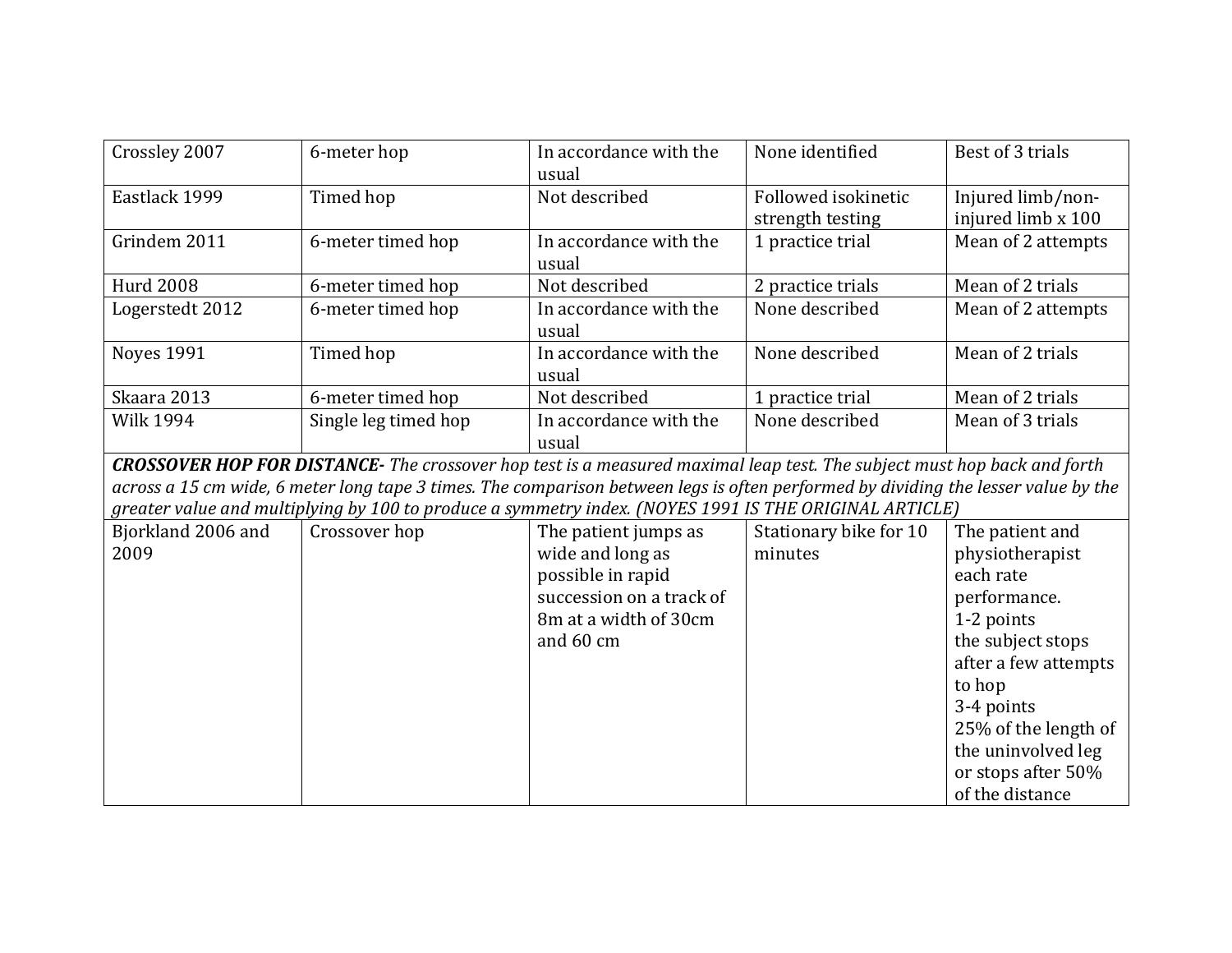|                  |                               |                                                                                                     |                                                                                | 5-6 points<br>50% of the length of<br>the uninvolved leg<br>but without rhythm<br>and flow<br>7-8 points<br>75% of the length of<br>the uninvolved leg<br>but with restricted<br>springiness and<br>rhythm<br>9-10 points<br>100% of the<br>distance,<br>springiness, and<br>rhythm of the<br>uninvolved leg |
|------------------|-------------------------------|-----------------------------------------------------------------------------------------------------|--------------------------------------------------------------------------------|--------------------------------------------------------------------------------------------------------------------------------------------------------------------------------------------------------------------------------------------------------------------------------------------------------------|
| Eastlack 1999    | Crossover hop                 | Not described                                                                                       | Followed isokinetic<br>strength testing                                        | Injured limb/non-<br>injured limb x 100                                                                                                                                                                                                                                                                      |
| Grindem 2011     | Crossover hop for<br>distance | In accordance with the<br>usual                                                                     | 1 practice trial                                                               | Mean of 2 attempts                                                                                                                                                                                                                                                                                           |
| <b>Hurd 2008</b> | Crossover hop for<br>distance | In accordance with the<br>usual                                                                     | 2 practice trials                                                              | Mean of 2 trials                                                                                                                                                                                                                                                                                             |
| Logerstedt 2012  | Crossover hop for<br>distance | Landing must be<br>controlled and if not, the<br>tests is to be repeated                            | None described                                                                 | Mean of 2 attempts                                                                                                                                                                                                                                                                                           |
| <b>Myer 2011</b> | Crossover hop for<br>distance | Start in a crouched<br>position on 1 leg, use of<br>arm swing, leap3 times<br>on the same leg, must | Practice trials until<br>proper technique was<br>achieved (usually 1<br>trial) | Best of 2 trials                                                                                                                                                                                                                                                                                             |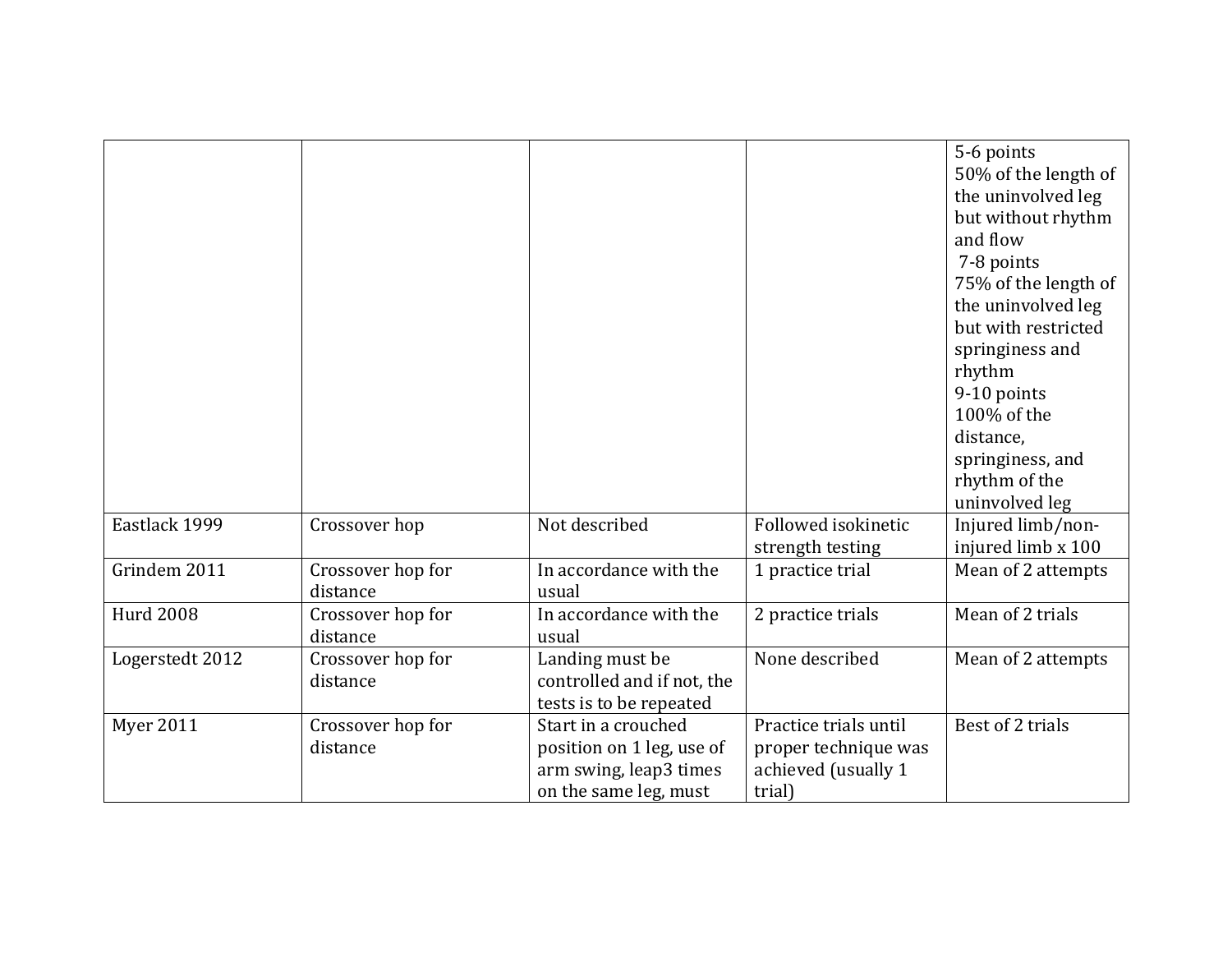|                                                    |                                                                                                                              | hold landing for 1                                                                                                                                                                              |                                   |                                                                                                                                                                                                                                                                                                                     |
|----------------------------------------------------|------------------------------------------------------------------------------------------------------------------------------|-------------------------------------------------------------------------------------------------------------------------------------------------------------------------------------------------|-----------------------------------|---------------------------------------------------------------------------------------------------------------------------------------------------------------------------------------------------------------------------------------------------------------------------------------------------------------------|
|                                                    |                                                                                                                              | second                                                                                                                                                                                          |                                   |                                                                                                                                                                                                                                                                                                                     |
| <b>Noyes 1991</b>                                  | Crossover hop for                                                                                                            | In accordance with the                                                                                                                                                                          | None described                    | Mean of 2 trials                                                                                                                                                                                                                                                                                                    |
|                                                    | distance                                                                                                                     | usual                                                                                                                                                                                           |                                   |                                                                                                                                                                                                                                                                                                                     |
| Skaara 2013                                        | Triple crossover hop                                                                                                         | Not described                                                                                                                                                                                   | 1 practice trial                  | Mean of 2 trials                                                                                                                                                                                                                                                                                                    |
| <b>Wilk 1994</b>                                   | Single leg crossover triple                                                                                                  | In accordance with the                                                                                                                                                                          | None described                    | Mean of 3 trials                                                                                                                                                                                                                                                                                                    |
|                                                    | hop for distance                                                                                                             | usual                                                                                                                                                                                           |                                   |                                                                                                                                                                                                                                                                                                                     |
|                                                    | FIGURE OF EIGHT RUN- The figure of eight is a timed agility test that involves straight ahead running of curves. There is no |                                                                                                                                                                                                 |                                   |                                                                                                                                                                                                                                                                                                                     |
| standardization of distance or severity of curves. |                                                                                                                              |                                                                                                                                                                                                 |                                   |                                                                                                                                                                                                                                                                                                                     |
| <b>STUDY</b>                                       | <b>TEST NAME</b>                                                                                                             | <b>TEST DESCRIPTION</b>                                                                                                                                                                         | <b>WARM-UP</b>                    | <b>FINAL SCORING</b>                                                                                                                                                                                                                                                                                                |
|                                                    |                                                                                                                              |                                                                                                                                                                                                 |                                   | <b>MECHANISM</b>                                                                                                                                                                                                                                                                                                    |
| Bjorkland 2006 and<br>2009                         | Figure of 8 jog                                                                                                              | Jog straight 2 x 20<br>meters then in a figure of<br>eight around 2 circles, 4<br>meters in diameter.<br>After 1/2 the distance,<br>speed and stride length<br>should be increased to<br>normal | Stationary bike for 10<br>minutes | The patient and<br>physiotherapist<br>each rate<br>performance.<br>1-2 points<br>the patient stops<br>jogging<br>3-4 points<br>jogging is<br>asymmetrical<br>5-6 points<br>symmetrical jogging<br>but figure 8 is<br>asymmetrical<br>7-8 points<br>involved leg hops<br>75% of the<br>uninvolved leg<br>9-10 points |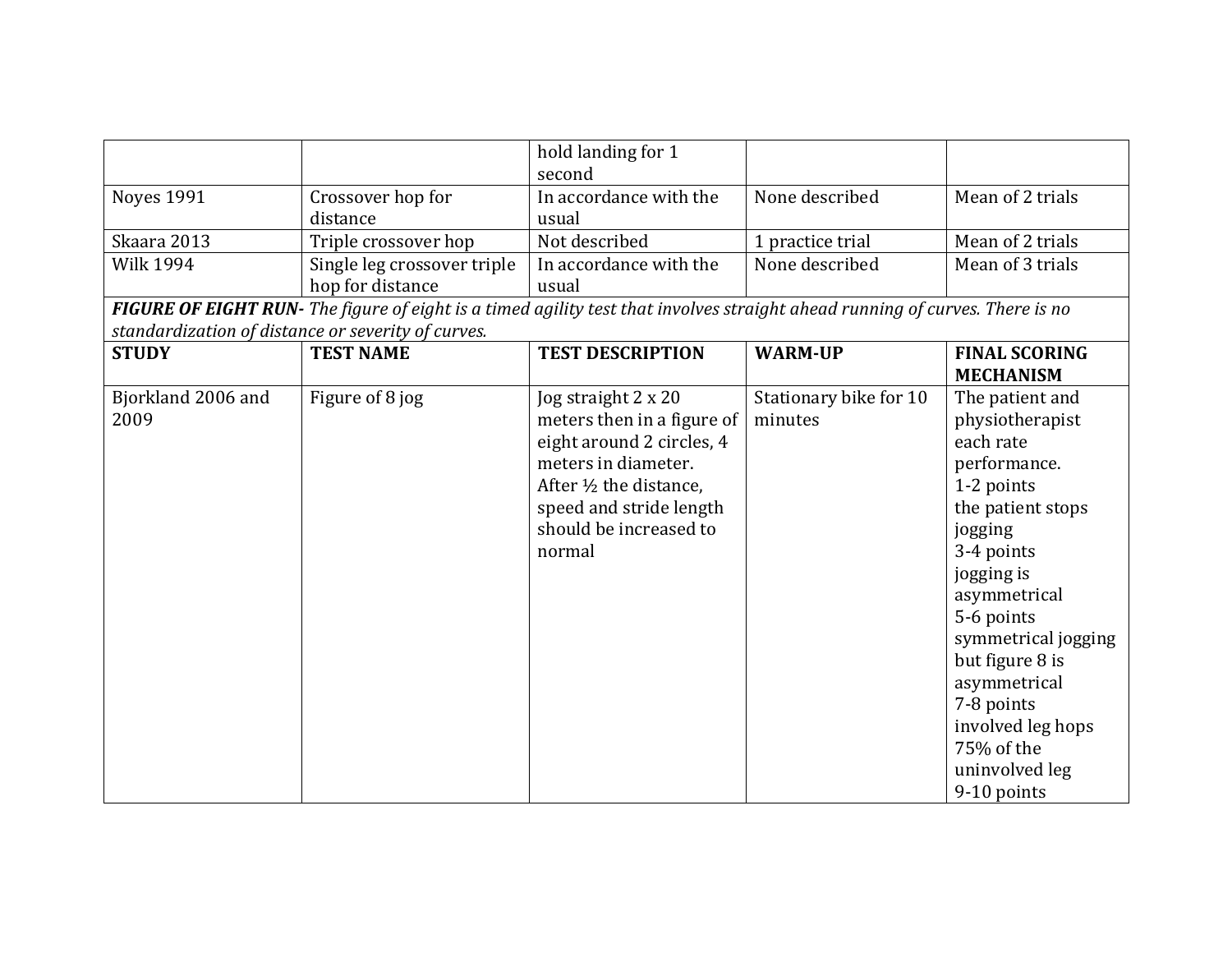|                  |                                                                                                                                       |                           |                       | hopping is the same  |
|------------------|---------------------------------------------------------------------------------------------------------------------------------------|---------------------------|-----------------------|----------------------|
|                  |                                                                                                                                       |                           |                       | distance bilaterally |
|                  |                                                                                                                                       |                           |                       | with equal           |
|                  |                                                                                                                                       |                           |                       | springiness and      |
|                  |                                                                                                                                       |                           |                       | rhythm               |
| Carter 1997      | Figure of 8 run                                                                                                                       | Each subject completes    | None permitted        | Best of 3 trials     |
|                  |                                                                                                                                       | five timed circuits of a  |                       |                      |
|                  |                                                                                                                                       | figure of eight           |                       |                      |
|                  |                                                                                                                                       | constructed by placing    |                       |                      |
|                  |                                                                                                                                       | cones at each corner of a |                       |                      |
|                  |                                                                                                                                       | rectangle 8 m by 5 m in a |                       |                      |
|                  |                                                                                                                                       | gymnasium                 |                       |                      |
|                  | <b>TRIPLE JUMP-</b> The triple jump is a maximal leap test involving both single leg hopping and double leg jumping. The subject      |                           |                       |                      |
|                  | begins in bilateral stance, jumps and lands on 1 leg, hops and lands on the same leg again, then hops and lands on 2 legs.            |                           |                       |                      |
| <b>Holm 2004</b> | Triple jump                                                                                                                           | In accordance with the    | None identified       | Mean of two trials   |
|                  |                                                                                                                                       | usual                     |                       |                      |
| Koutras 2009     | Triple jump                                                                                                                           | In accordance with the    | None identified       | Best of 3 trials     |
|                  |                                                                                                                                       | usual                     |                       |                      |
| Ostenberg 1998   | Triple jump                                                                                                                           | If subjects increased     | Sub-maximal effort on | The best trial       |
|                  |                                                                                                                                       | distance in all 3 trials, | a lower extremity     |                      |
|                  |                                                                                                                                       | additional trials were    | ergometer for 5       |                      |
|                  |                                                                                                                                       | conducted until           | minutes               |                      |
|                  |                                                                                                                                       | improvement stopped       |                       |                      |
|                  | VERTICAL JUMP- The vertical jump is a maximum jump height test. A standing reach height is measured. Standing in place on             |                           |                       |                      |
|                  | either 1 (single leg) or 2 legs, the subject squats then leaps as high as possible as marked by a finger tip reach at the apex of the |                           |                       |                      |
|                  | jump. The reach height is subtracted from the apex height to determine the jump height.                                               |                           |                       |                      |
| Barber 1990      | One-legged vertical jump                                                                                                              | Chalk is applied to       | None identified       | Mean of 2 trials     |
|                  |                                                                                                                                       | subjects' fingertips so   |                       |                      |
|                  |                                                                                                                                       | that a mark is left on a  |                       |                      |
|                  |                                                                                                                                       | wall. Must take off and   |                       |                      |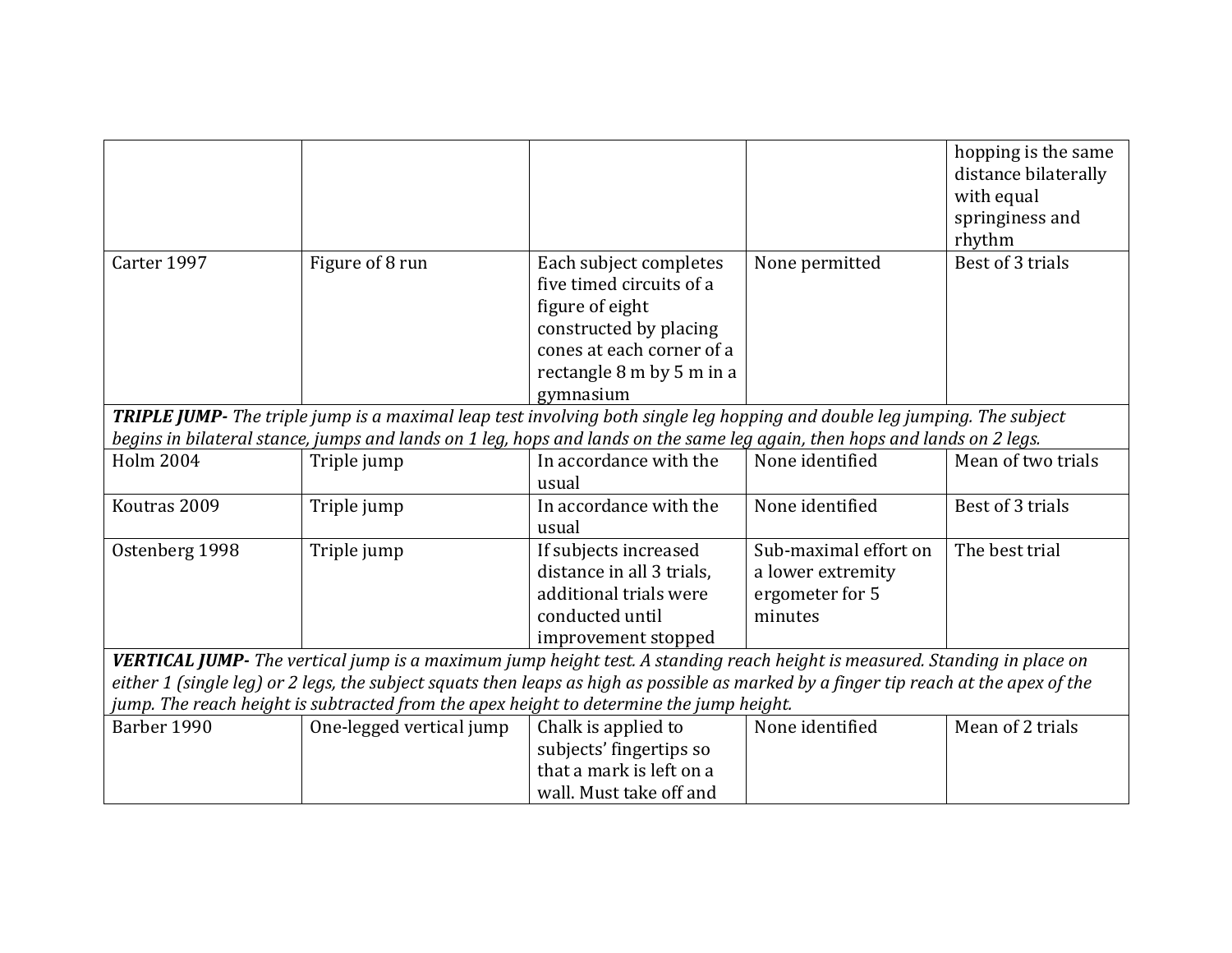|                            |                          | land on the same leg.                                                             |                                   |                                                                                                                                                                                                                                                                                                                                                                                                                                       |
|----------------------------|--------------------------|-----------------------------------------------------------------------------------|-----------------------------------|---------------------------------------------------------------------------------------------------------------------------------------------------------------------------------------------------------------------------------------------------------------------------------------------------------------------------------------------------------------------------------------------------------------------------------------|
| Bjorkland 2006 and<br>2009 | Single leg vertical jump | 5 vertical hops in rapid<br>succession as high as<br>possible with<br>springiness | Stationary bike for 10<br>minutes | The patient and<br>physiotherapist<br>each rate<br>performance.<br>1-2 points<br>the patient stops the<br>attempt to jump<br>3-4 points<br>short jumps<br>without springiness<br>5-6 points<br>50% of the<br>springiness and<br>height of the<br>uninvolved leg<br>7-8 points<br>75% of the<br>springiness and<br>height of the<br>uninvolved leg<br>9-10 points<br>100% of the<br>springiness and<br>height of the<br>uninvolved leg |
| Brosky 1999                | Single leg vertical jump | Used a slatted device on<br>vertical pole with arms<br>free                       | 1 sub-maximal trial               | Mean of 3 trials                                                                                                                                                                                                                                                                                                                                                                                                                      |
| Koutras 2009               | Modified vertical jump   | A tape measure is                                                                 | None identified                   | Best of 3 trials                                                                                                                                                                                                                                                                                                                                                                                                                      |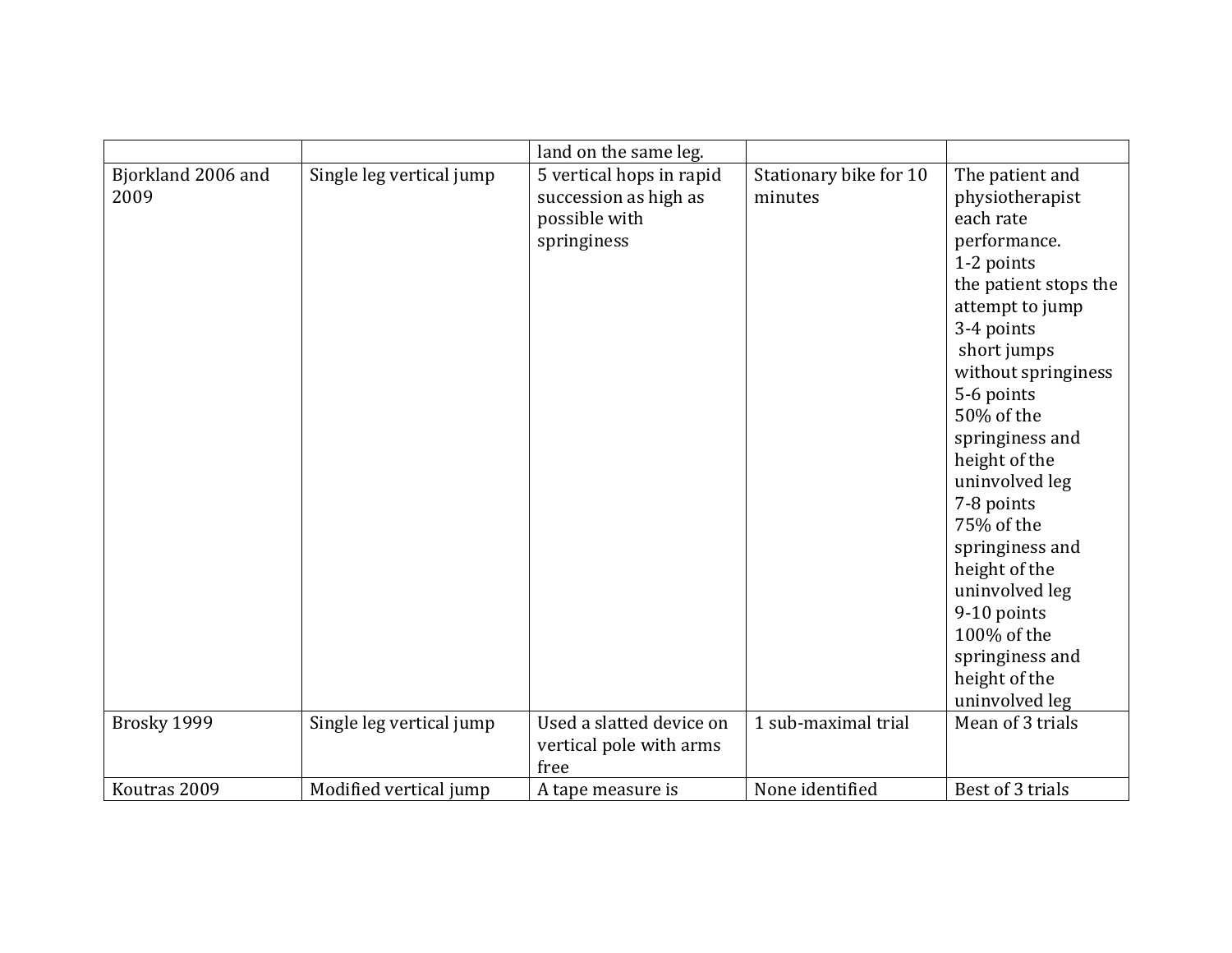|                            |                                                                                                                                                                                                                                            | secured around the<br>subject's belt who is<br>then instructed to jump<br>vertically and maximally<br>on one leg.                                                                                                                                               |                                                                                                              |                                                                                                                           |  |
|----------------------------|--------------------------------------------------------------------------------------------------------------------------------------------------------------------------------------------------------------------------------------------|-----------------------------------------------------------------------------------------------------------------------------------------------------------------------------------------------------------------------------------------------------------------|--------------------------------------------------------------------------------------------------------------|---------------------------------------------------------------------------------------------------------------------------|--|
| Ostenberg 1998             | Vertical jump                                                                                                                                                                                                                              | A tape measure is<br>secured around the<br>subject's belt who is<br>then instructed to jump<br>vertically and maximally<br>on both legs. If subjects<br>increased distance in all<br>3 trials, additional trials<br>were conducted until<br>improvement stopped | Sub-maximal effort on<br>a lower extremity<br>ergometer for 5<br>minutes                                     | Best of 3 trials                                                                                                          |  |
| Purdam 2003                | Single leg hop                                                                                                                                                                                                                             | Jump and land on the<br>same leg on a 25 degree<br>decline board                                                                                                                                                                                                | 5 minute warm-up on<br>a bike followed by<br>stretching of<br>quadriceps,<br>hamstrings, and calf<br>muscles | 2 repetitions and<br>rate pain on a 0-10<br>scale                                                                         |  |
|                            | <b>SINGLE LEG SQUAT-</b> The single leg squat is a test of motor control, balance and strength that involves standing on 1 leg and<br>squatting to a point where the thigh is near parallel to the floor then returning to standing again. |                                                                                                                                                                                                                                                                 |                                                                                                              |                                                                                                                           |  |
| Bjorkland 2006 and<br>2009 | Single leg squat                                                                                                                                                                                                                           | 3 maximum squats in<br>succession                                                                                                                                                                                                                               | Stationary bike for 10<br>minutes                                                                            | The patient and<br>physiotherapist<br>each rate<br>performance.<br>1-2 points<br>the patient makes<br>an attempt to squat |  |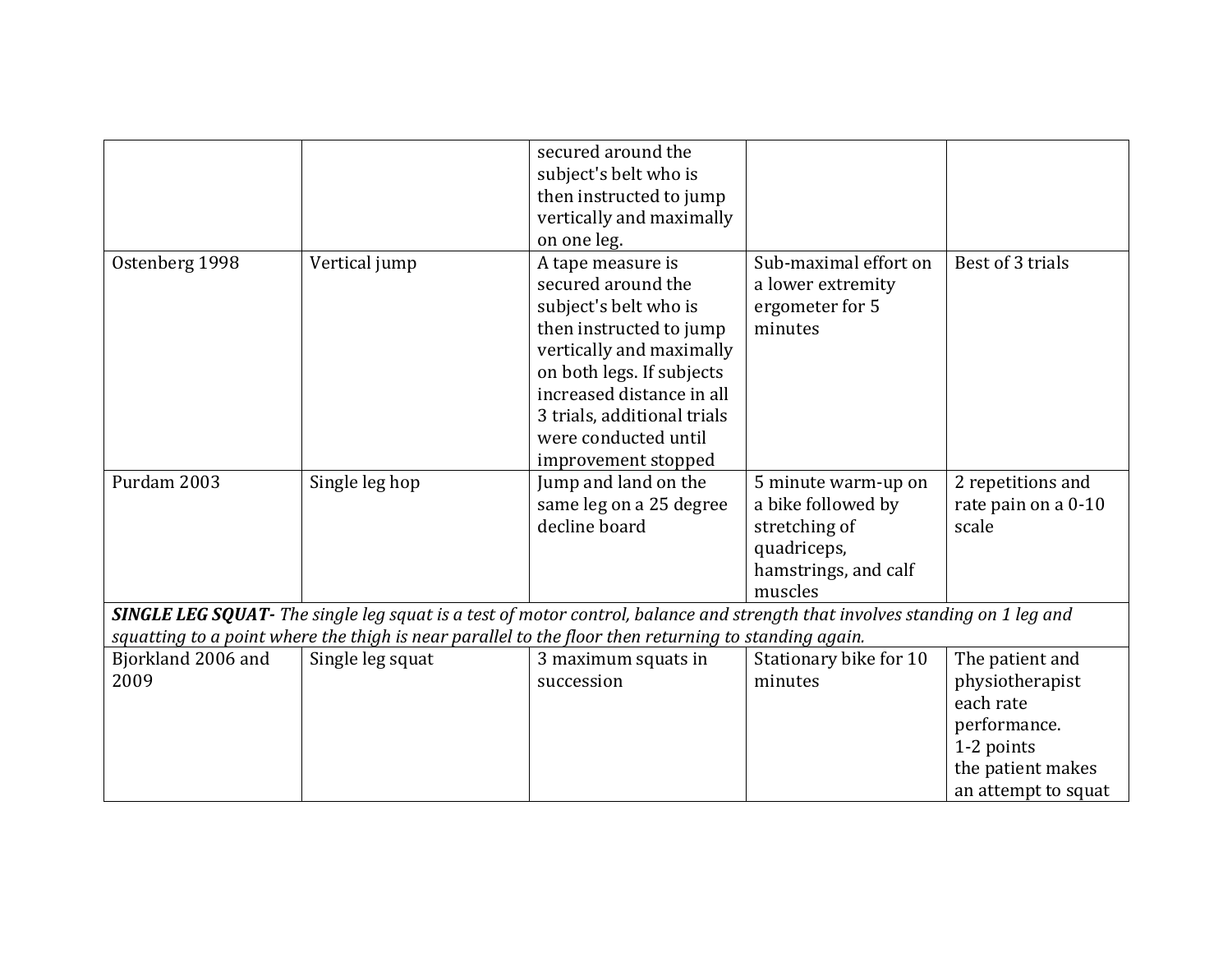| Bjorkland 2006 and<br>2009 | Single leg rise from chair | Seated with the knee<br>flexed to 90 degrees or<br>the angle that the subject                            | Stationary bike for 10<br>minutes | with the affected<br>knee<br>3-4 points<br>can squat 25% of<br>the unaffected knee<br>5-6 points<br>can squat 50% of<br>the unaffected knee<br>7-8 points<br>can squat 75% of<br>the unaffected knee<br>9-10 points<br>can squat 100% of<br>the unaffected knee<br>The patient and<br>physiotherapist<br>each rate |
|----------------------------|----------------------------|----------------------------------------------------------------------------------------------------------|-----------------------------------|--------------------------------------------------------------------------------------------------------------------------------------------------------------------------------------------------------------------------------------------------------------------------------------------------------------------|
|                            |                            | can rise from with the<br>healthy knee, the patient<br>must stand and then sit<br>again using only 1 leg |                                   | performance.<br>1-2 points<br>the patient is able to<br>move slightly<br>3-4 points<br>able to stand<br>halfway                                                                                                                                                                                                    |
|                            |                            |                                                                                                          |                                   | 5-6 points<br>stands with great<br>difficulty and sits<br>without control<br>7-8 points<br>stands with certain                                                                                                                                                                                                     |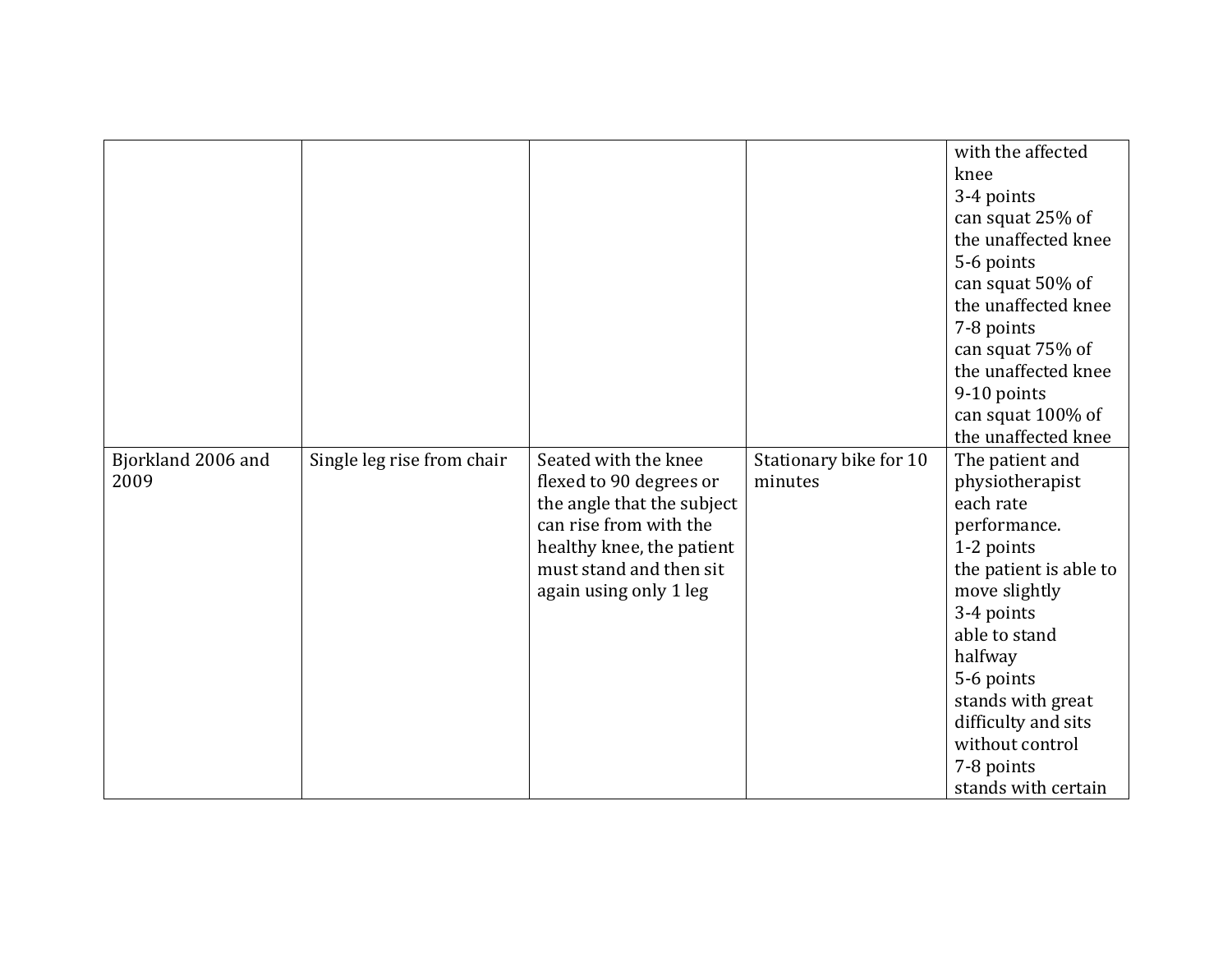|                                                                                                   |                                          |                                                                                                                                                                                         |                                                                                                              | arm assistance and<br>sits with limited<br>control                           |
|---------------------------------------------------------------------------------------------------|------------------------------------------|-----------------------------------------------------------------------------------------------------------------------------------------------------------------------------------------|--------------------------------------------------------------------------------------------------------------|------------------------------------------------------------------------------|
|                                                                                                   |                                          |                                                                                                                                                                                         |                                                                                                              | 9-10 points                                                                  |
|                                                                                                   |                                          |                                                                                                                                                                                         |                                                                                                              | stands without                                                               |
|                                                                                                   |                                          |                                                                                                                                                                                         |                                                                                                              | difficulty and sits<br>with control                                          |
| Purdam 2003                                                                                       | Single leg squat on the<br>decline board | On a 25 degree decline<br>board                                                                                                                                                         | 5 minute warm-up on<br>a bike followed by<br>stretching of<br>quadriceps,<br>hamstrings, and calf<br>muscles | 2 repetitions and<br>rate pain on a 0-10<br>scale                            |
| Ostenberg 1998                                                                                    | One-leg rising                           | Seated on a height-<br>adjustable bench with<br>one foot on a stool and<br>the other one in the air.<br>A successful rise from<br>the seated position<br>without the use of the<br>arms | Sub-maximal effort on<br>a lower extremity<br>ergometer for 5<br>minutes                                     | The best trial-<br>distance between<br>the bench seat and<br>the foot stool. |
| Witvrouw 2002                                                                                     | Unilateral squat test                    | A full squat is listed as<br>asymptomatic                                                                                                                                               | None identified                                                                                              | The maximum angle<br>achieved without<br>pain                                |
| <b>OTHER TESTS-</b> These are unique tests examined in only 1 study or by 1 author/set of authors |                                          |                                                                                                                                                                                         |                                                                                                              |                                                                              |
| <b>STUDY</b>                                                                                      | <b>TEST NAME</b>                         | <b>TEST DESCRIPTION</b>                                                                                                                                                                 | <b>WARM-UP</b>                                                                                               | <b>FINAL SCORING</b><br><b>MECHANISM</b>                                     |
| Barber 1990                                                                                       | Shuttle run                              | Sprint in circles around<br>2 cones 6 meters apart<br>with first, one leg on the                                                                                                        | One, half-speed trial<br>with each circling leg                                                              | Mean of 2 trials                                                             |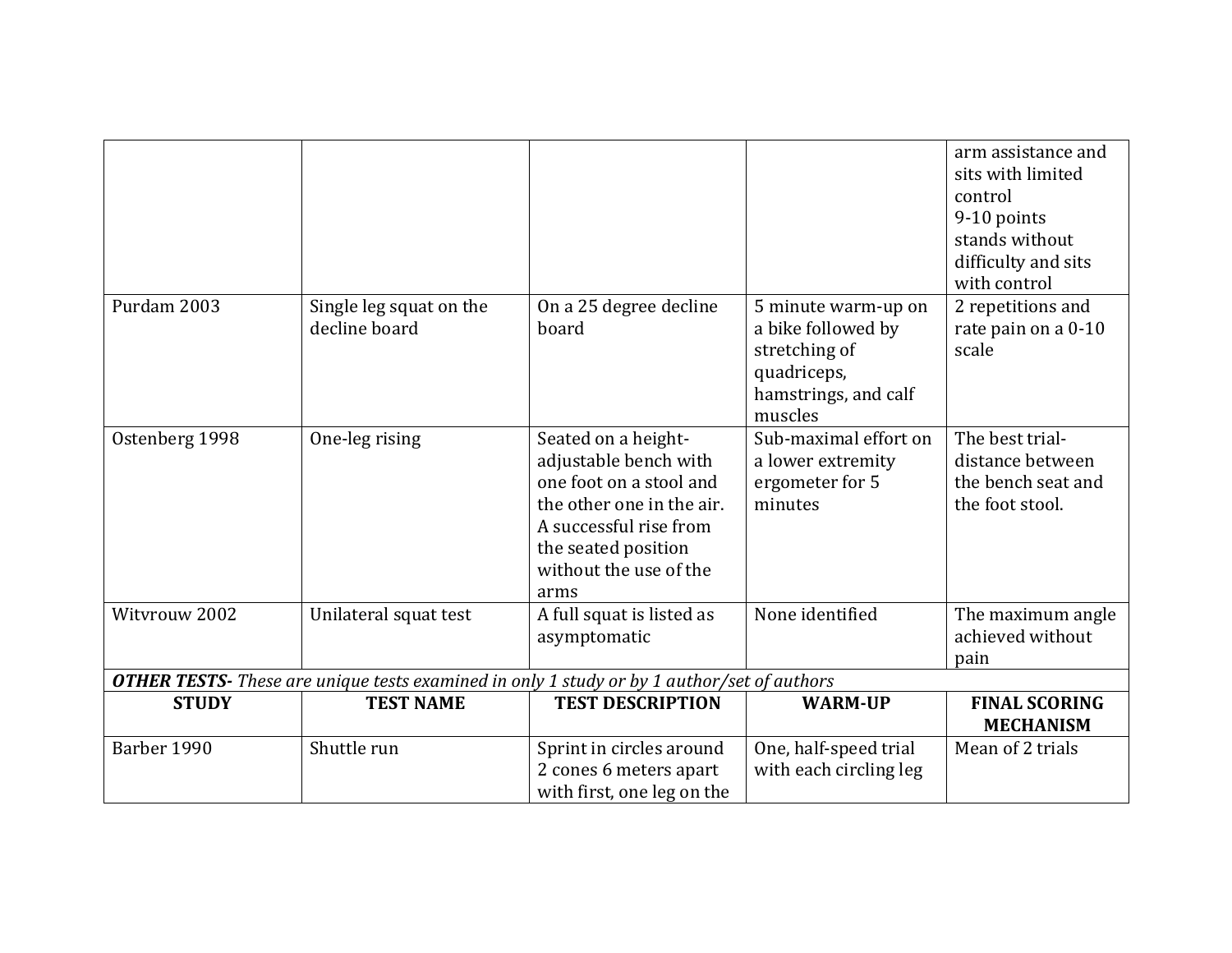|                    |                           | inside (circling limb) and |                        |                        |
|--------------------|---------------------------|----------------------------|------------------------|------------------------|
|                    |                           | then the other             |                        |                        |
| Barber 1990        | Cutting type shuttle run  | Over a 6 meter course,     | None identified        | Mean of 2 trials       |
|                    |                           | sprint from beginning to   |                        |                        |
|                    |                           | end, decelerate rapidly,   |                        |                        |
|                    |                           | change direction and       |                        |                        |
|                    |                           | sprint to the starting     |                        |                        |
|                    |                           | point. 2 laps are          |                        |                        |
|                    |                           | completed with each        |                        |                        |
|                    |                           | limb as the lead.          |                        |                        |
| Bjorkland 2006 and | Acceleration/Deceleration | Sprint 2 x 20 meters       | Stationary bike for 10 | The patient and        |
| 2009               |                           | with deceleration          | minutes                | physiotherapist        |
|                    |                           | required within 5 meters   |                        | each rate              |
|                    |                           |                            |                        | performance.           |
|                    |                           |                            |                        | 1-2 points             |
|                    |                           |                            |                        | the patient is unable  |
|                    |                           |                            |                        | to sprint              |
|                    |                           |                            |                        | 3-4 points             |
|                    |                           |                            |                        | can sprint but not     |
|                    |                           |                            |                        | accelerate or          |
|                    |                           |                            |                        | decelerate             |
|                    |                           |                            |                        | 5-6 points             |
|                    |                           |                            |                        | limping during         |
|                    |                           |                            |                        | acceleration, is       |
|                    |                           |                            |                        | unable to reach full   |
|                    |                           |                            |                        | speed, decelerate      |
|                    |                           |                            |                        | mostly with the        |
|                    |                           |                            |                        | uninvolved leg         |
|                    |                           |                            |                        | 7-8 points             |
|                    |                           |                            |                        | can accelerate to full |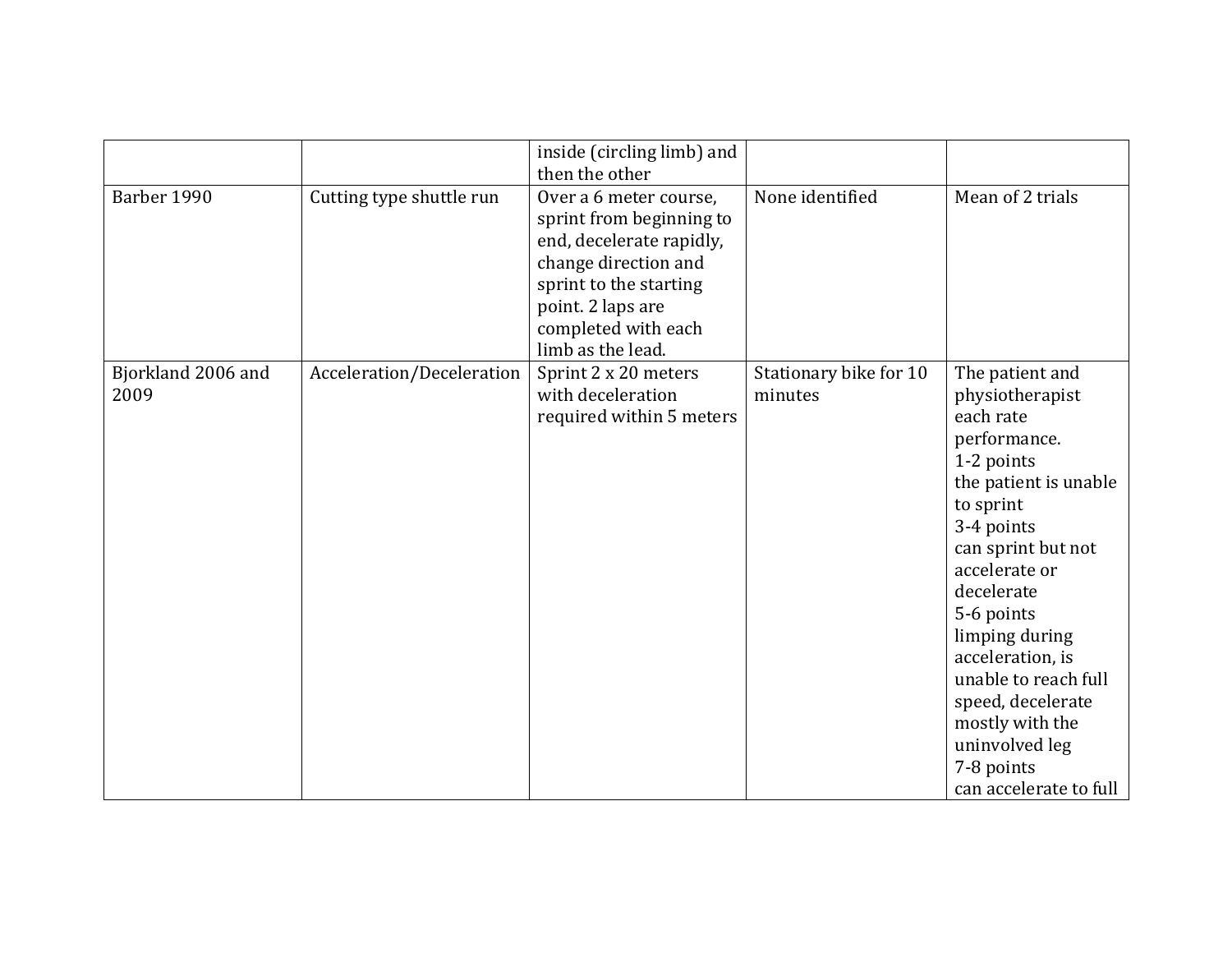|                  |                                |                                                                                                                                                                                                                                                                                                                                                |                                                                                | speed but<br>decelerate unevenly<br>or exceeds the 5<br>meters<br>9-10 points<br>accelerates to full<br>speed and<br>decelerates evenly<br>with the 5 meters |
|------------------|--------------------------------|------------------------------------------------------------------------------------------------------------------------------------------------------------------------------------------------------------------------------------------------------------------------------------------------------------------------------------------------|--------------------------------------------------------------------------------|--------------------------------------------------------------------------------------------------------------------------------------------------------------|
| <b>Holm 2004</b> | Stair hop                      | Stand on 1 leg, hop up 22<br>steps, then hop down 22<br>steps                                                                                                                                                                                                                                                                                  | None stated                                                                    | Time to completion<br>in seconds                                                                                                                             |
| <b>Myer 2011</b> | Broad jump                     | Start with the toes of<br>both feet on a line and to<br>use arm swing to leap<br>forward as far as<br>possible. Distance was<br>measured from the start<br>line to where the closest<br>body segment touched<br>on the test mat. Athletes<br>were allowed 2 trials to<br>achieve maximum broad<br>jump distance to be<br>recorded for analysis | Practice trials until<br>proper technique was<br>achieved (usually 1<br>trial) | Best of 2 trials                                                                                                                                             |
| Nagano 2010      | Star excursion balance<br>test | Custom-made device<br>with 3 measuring cords<br>running in an anterior,<br>posteromedial, and<br>posterolateral direction.                                                                                                                                                                                                                     | 3 practice trials in<br>each direction                                         | The greatest reach<br>of 3 in each<br>direction. Also, the<br>greatest reach in<br>each direction was                                                        |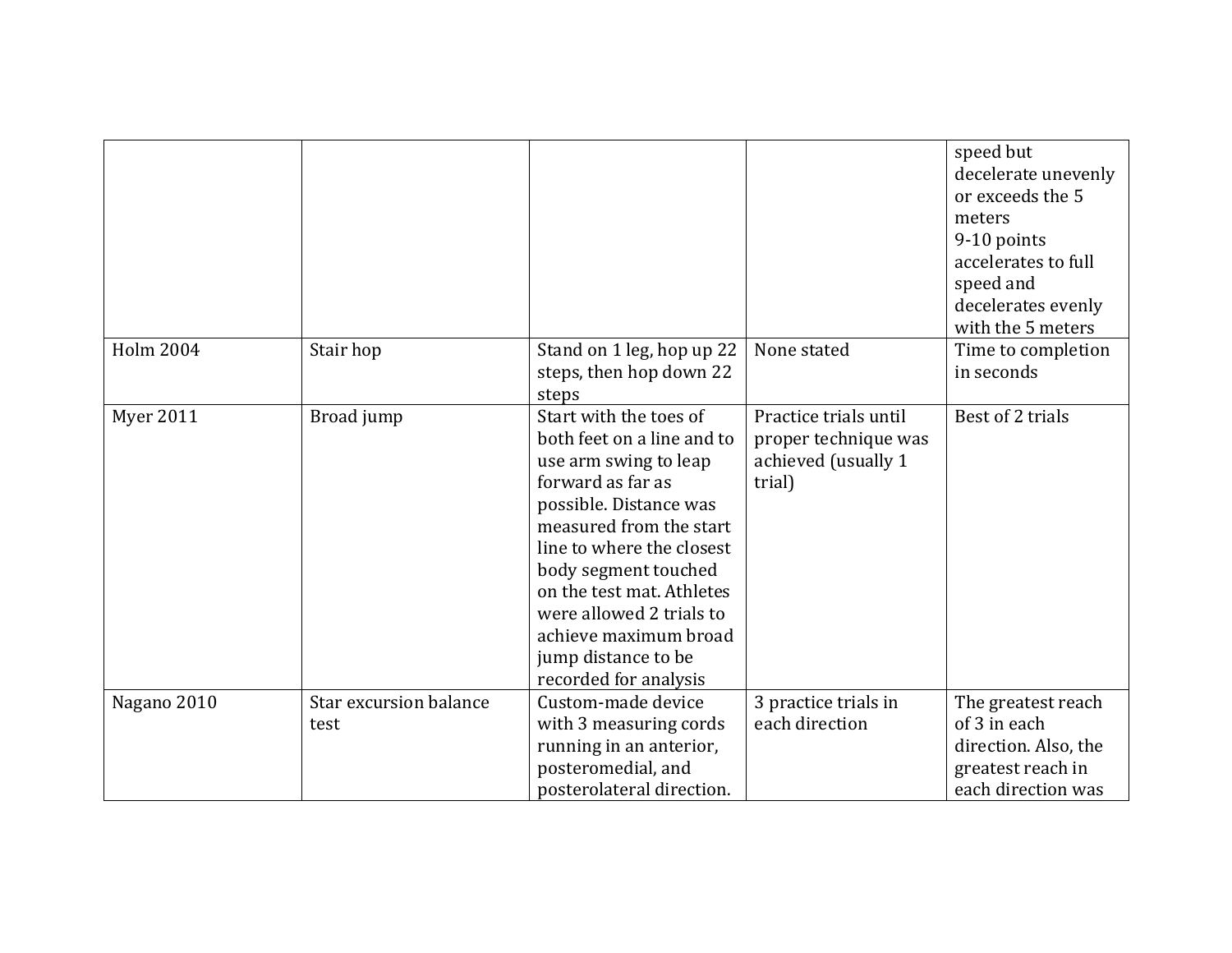|                   |                                    | Distance in each<br>direction measured by a<br>sliding device on each<br>cord move with the foot.                                       |                                                                          | added together for a<br>composite score<br>which was<br>normalized to leg<br>length as measured<br>from ASIS to medial<br>malleolus in<br>standing. |
|-------------------|------------------------------------|-----------------------------------------------------------------------------------------------------------------------------------------|--------------------------------------------------------------------------|-----------------------------------------------------------------------------------------------------------------------------------------------------|
| Ostenberg 1998    | Square hop test                    | One leg, clockwise<br>hopping over the sides<br>of a 30 x 35 centimeter<br>square                                                       | Sub-maximal effort on<br>a lower extremity<br>ergometer for 5<br>minutes | Maximum number<br>of touches inside the<br>square for each leg<br>in 30 seconds                                                                     |
| Tegner 1986       | Running up and down a<br>staircase | Running up and down a<br>25-step spiral staircase                                                                                       | Stationary bike for 10<br>minutes                                        | Time measured by a<br>stopwatch                                                                                                                     |
| Tegner 1986       | Running up and down a<br>slope     | Running up a 55 meter<br>long slope with a 180<br>turn halfway up, then<br>running down the same<br>slope                               | Stationary bike for 10<br>minutes                                        | Time measured by a<br>stopwatch                                                                                                                     |
| Vandermeulen 2001 | Lateral hop                        | Tested barefoot with the<br>most medial part of the<br>foot in front of the<br>starting line. Must<br>maintain balance for 5<br>seconds | Maximum of 3<br>progressively longer<br>hops                             | Mean of 3 successful<br>trials                                                                                                                      |
| Witvrouw 2002     | Step test                          | Step up and down a 10-<br>centimeter step. If no<br>pain experienced, the<br>step increases 5<br>centimeters until pain                 | None identified                                                          | Height of step<br>where pain<br>occurred                                                                                                            |